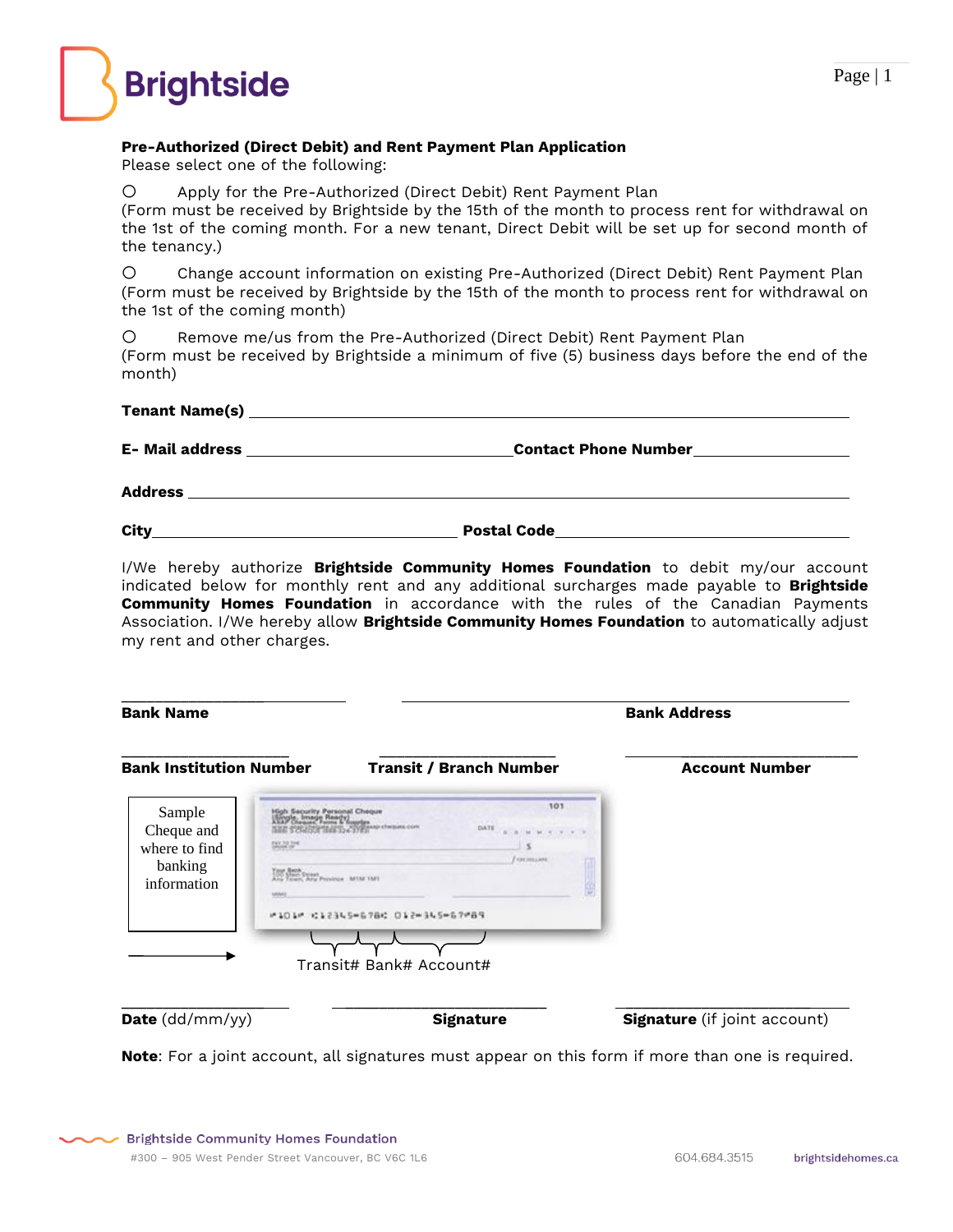

# **INSTRUCTIONS:**

**Attach a void cheque.** Account holder's name(s) must be printed on the cheque by the financial institution. We do not accept non-personalized cheques. **OR** If you do not have a personalized cheque have your bank fill out your Customer Bank Account Information on their computergenerated PAD form or computer-generated void cheque, have them stamp it and return the form back to Brightside.

#### **Tenants' Rights**

I/We have certain recourse rights if any debit does not comply with this agreement. For example, I/we have the right to receive reimbursement for any debit that is not authorized or is not consistent with this PAD agreement. To obtain more information on my/our recourse rights, I/we may contact my/our financial institution or visit [www.cdnpay.ca.](http://www.cdnpay.ca/)

I/We may revoke my/our authorization at any time, subject to providing notice in writing a minimum of five (5) business days before the end of the month. I/We may obtain a sample cancellation form, or more information on my/our right to cancel a PAD Agreement, at my/our financial institution or by visiting www.cdnpay.ca.

#### **Completion and signature on this form indicate**:

• You guarantee that all information on this form is correct and complete.

• You have read and agree to the **Terms and Conditions** (listed on page 3 of this document).

• You have read the **Frequently Asked Questions** (listed on pages 4 and 5 of this document). (Return pages 1, 2 and 3 only to Brightside, and keep pages 4 and 5 for your reference.)

#### **CHECKLIST**

Before submitting the form, please check all of the following circles.

o I have attached an actual cheque marked void that has account holder's name(s) printed by the bank, or bank's computer-generated PAD form or computer-generated void cheque,

o I have signed this form. (For a joint account, all account holders must sign if more than one signature is required for payment.)

o I will continue to submit rent payments as normal (by cheque, money order, draft or cash) until direct debit comes into effect.

o I have retained pages 5, 6 and 7 (Frequently Asked Questions) for my reference.

o The completed form must be dropped off or mailed to: **Brightside Community Homes Foundation, 300-905 West Pender Street, Vancouver, BC V6C 1L6**

**This form must be returned completed, even though you are submitting a void cheque OR completed Customer Bank Account information supplied by your Bank.**

#### **Tenant(s) to Initial**

**Tenant(s) to Initial**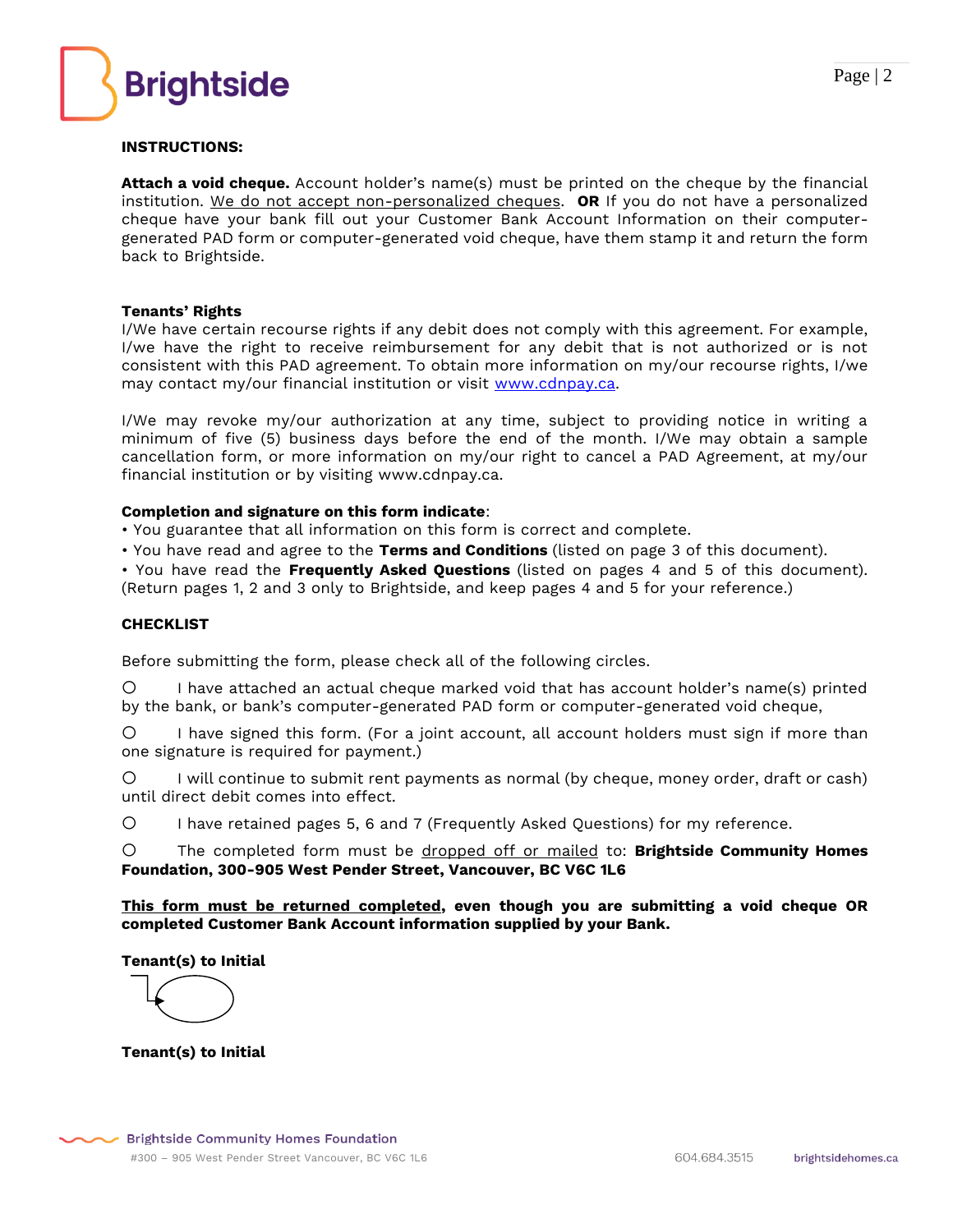# **Brightside**

# **Terms and Conditions of Pre-Authorization to Brightside Community Homes Foundation**

(Your signature on page 1 of this form indicates that you have read and agree to these Terms & Conditions)

1. The tenant understands that this Pre-Authorization (Direct Debit) Rent Payment Plan is for the convenience of the tenant.

2. The signee(s) warrant and guarantee that all persons whose signatures are required to operate this account have signed this form.

3. Only payments equal to the tenant's monthly rent will be withdrawn each month as listed on the Tenancy Agreement, or the amount indicated on the Notice to Increase Rent, or the Subsidy Review Letter or any outstanding amount, whichever amount is currently in effect (plus parking and other charges if applicable).

4. There will be no monthly or yearly prior notification of the amounts to be withdrawn, other than the Tenancy Agreement, the Notice to Increase Rent, or the Subsidy Review Letter, whichever amount is currently in effect.

5. Cancellation of this plan does not release the tenant of their responsibility to pay monthly rent on time as outlined and agreed to in the Tenancy Agreement.

6. Brightside relies on the representation constituted by this authorization that the tenant's bank account is, and will be for the duration of this authorization, in good standing with sufficient funds to cover such pre-authorized rent payments as they become due and payable. NSF charges of \$25.00 will be applicable if there are not sufficient funds in the account on the first of each month to cover the rent charges.

7. The personal information you provide on this form is directly related to and necessary for processing the Pre-Authorized (Direct Debit) Rent Payment Plan. It may be used in the process of accessing eligibility for rental assistance, if applicable. Its collection is authorized under section 26 of the Freedom of Information and Protection of Privacy Act. To process these rent payments, you authorize Brightside to disclose this personal information to Brightside's financial institution.

8. Tenant MUST notify Property Management Receivables Coordinator (PMRC) a minimum of five (5) business days before the end of the month to cancel the next month's rent payment.

9. The Property Management Receivables Coordinator (PMRC) can be reached at 604-684-3515. Ext 234

### **Tenant(s) to Initial**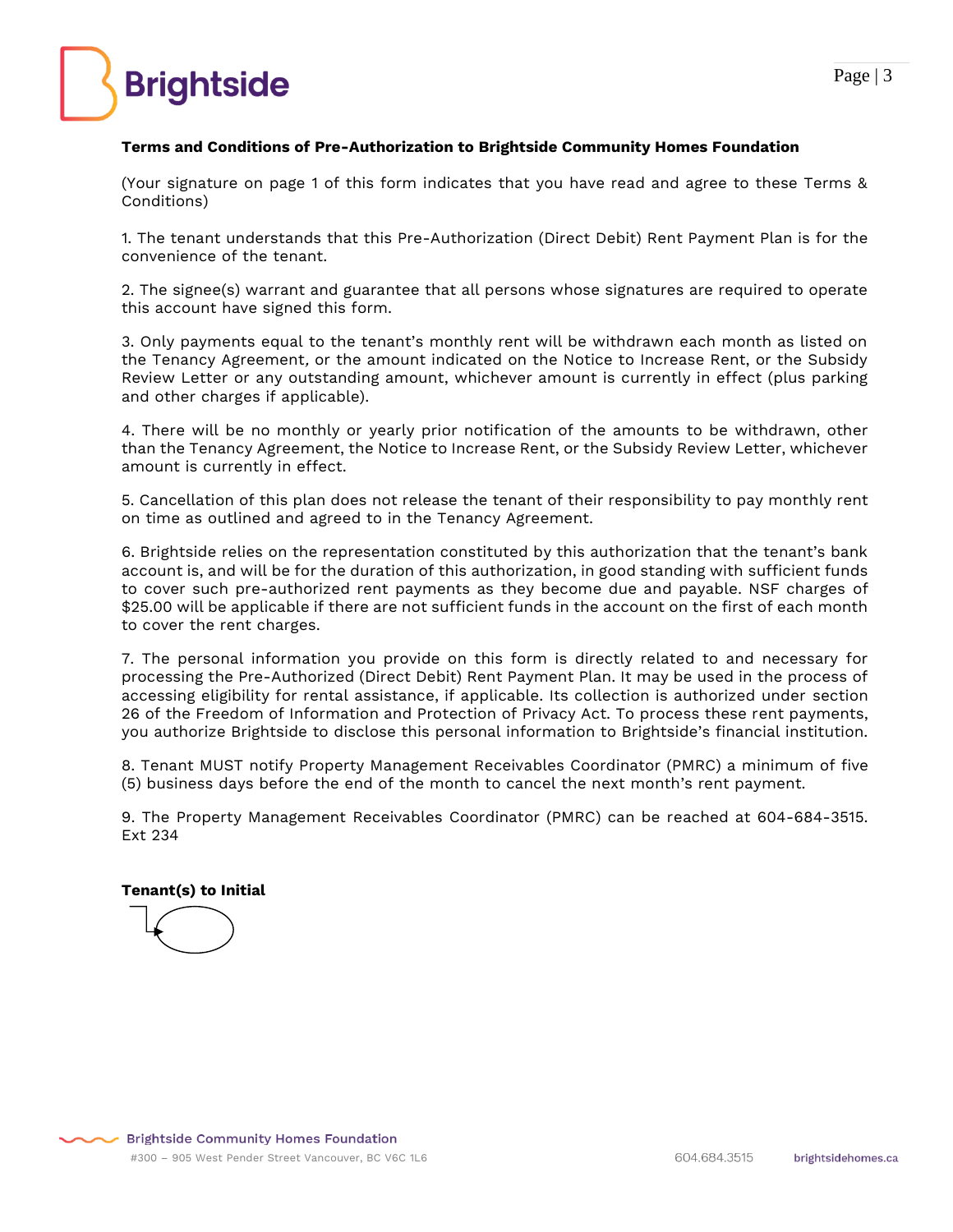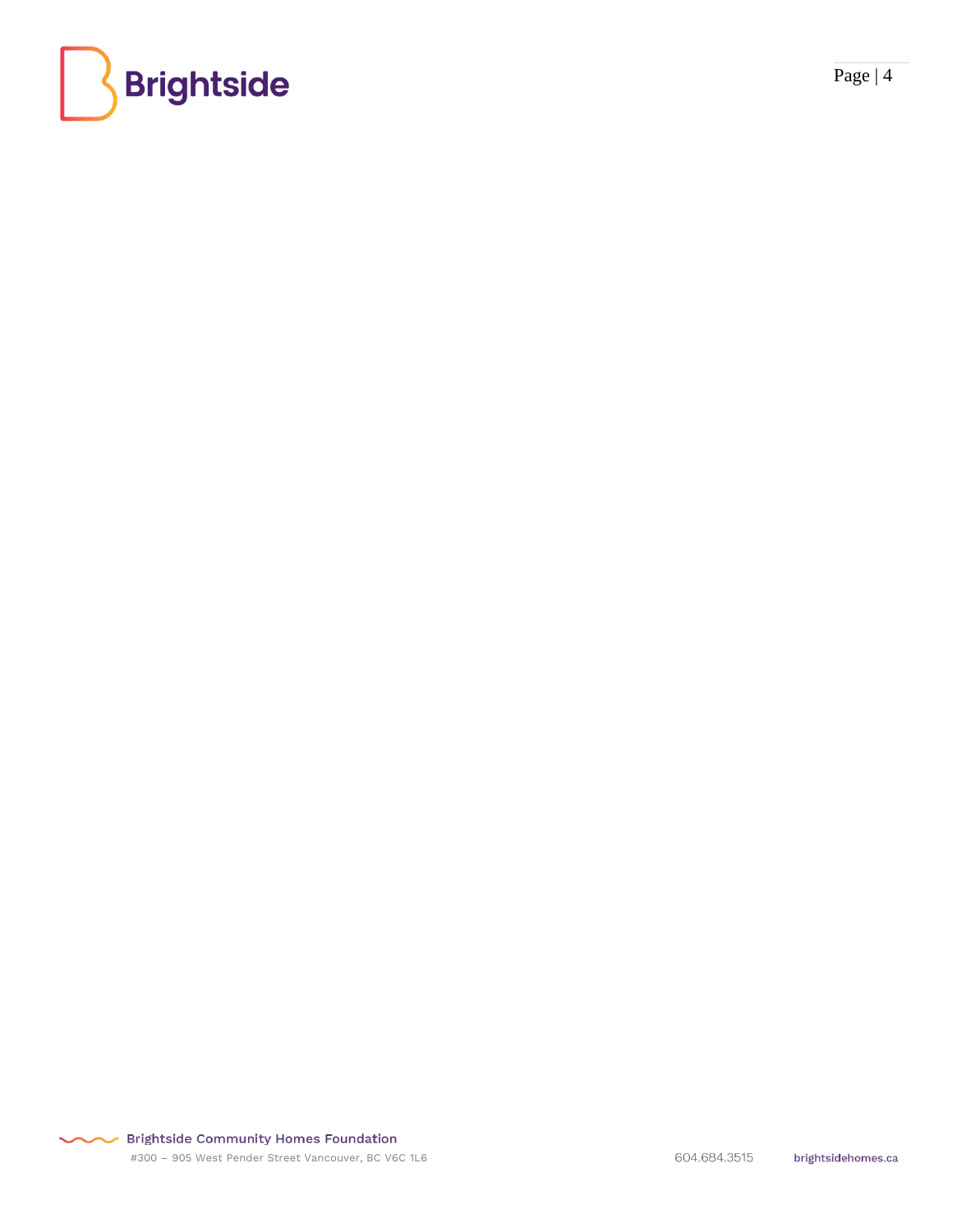

# **Paying Rents**

Your rent and additional charges are due and payable on or before the first day of each month. Failure to do so is a breach of your Tenancy Agreement and may lead to a notice to end tenancy. Your payment options are:

#### **1. Pre-Authorized Payment Plan**

We encourage all residents to sign up for Pre-Authorized Payments (PAP), automatic monthly bank withdrawals from your account. It is easy to use, on time (even if you are ill or away) and convenient. For your convenience, a copy of the Pre-Authorized Payment Plan form is attached.

#### **2. Cheque**

If you chose not to pay by PAP, we encourage you to send a series of post dated cheques for future months to the Brightside head office. Please remember to write your name, address and unit number on your cheques. There is a penalty fee for NSF cheques.

#### **3. Cash**

Brightside field staff will not accept cash. Please do not send cash in the mail or place in the site office mail box as it could be lost or stolen. Paying cash is not recommended, please consider a money order instead. However, if you must pay with cash, please bring it to the Brightside head office, 300-905 West Pender Street, Vancouver. Office hours are 8:30am – 4:30pm Monday-Friday, excluding holidays.

#### **Financial Difficulties**

If you are experiencing difficulties, please contact Brightside at  $604-684-3515$  before the 1st of the month to possibly avoid actions being taken.

#### **Frequently Asked Questions**

#### **What is the Pre-Authorized (Direct Debit) Rent Payment Plan?**

The Pre-Authorized (Direct Debit) Rent Payment Plan is your permission to Brightside Community Homes Foundation (Brightside) to directly withdraw monthly rent payments from your bank account.

#### **Why should I sign up for this plan?**

The automated withdrawal plan saves you time in writing cheques and reduces the risk of late or missed rent payments. It also results in faster processing of your rent payments.

#### **Are there any extra fees for using this service?**

There are NO extra fees or hidden charges for using this service. (Please note that bank charges such as NSF fees are still applicable when incurred).

#### **What about security? Who will have access to my account?**

The information exchanged between the bank and Brightside will use secure data transfer channels as required by the bank. Only authorized staff at Brightside will have limited access to your account information. Brightside is governed by the **Freedom of Information and Protection of Privacy Act**.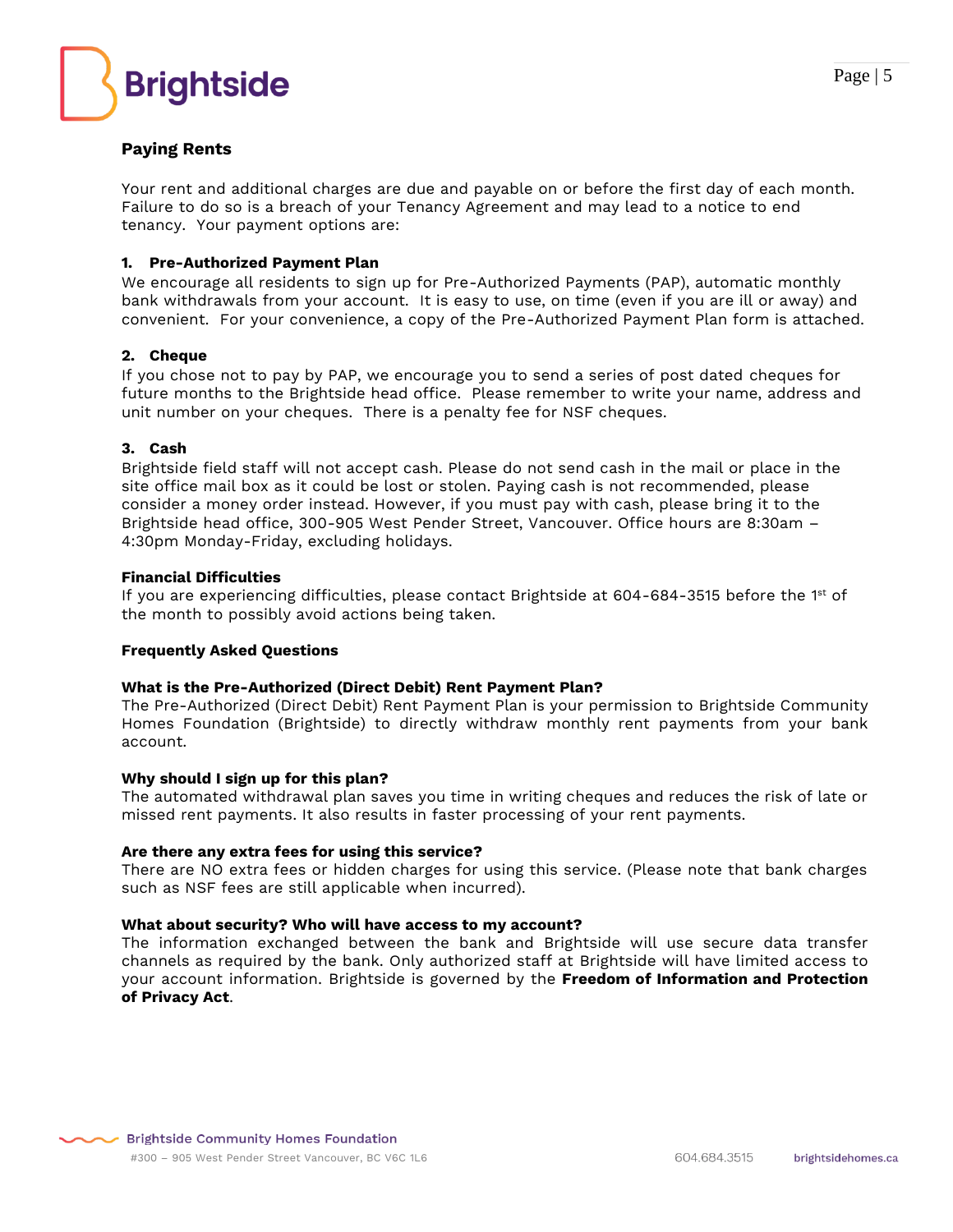

#### **How do I enroll in this plan?**

To enroll in this plan, simply fill out the Pre-Authorized (Direct Debit) Rent Payment Plan form and attach a cheque marked VOID. If you do not have a personalized cheque have your bank fill out your Customer Bank Account Information on their computer-generated PAD form or computer-generated void cheque, have them stamp it and return the form back to Brightside with your completed Pre-Authorized (Direct Debit) Rent Payment Plan form

#### **What information do I need to provide to participate in this plan?**

Brightside needs your name, address, and phone number along with your bank name, address, bank number, transit/branch number, and account number. All of this information is on your personalized cheques, so attach a cheque marked VOID with your completed Pre-Authorized (Direct Debit) Rent Payment Plan form. Please note that account holder's name(s) must be printed on the cheque by the financial institution. We do not accept non-personalized cheques. If you do not have a personalized cheque have your bank fill out your Customer Bank Account Information on their computer-generated PAD form or computer-generated void cheque, have them stamp it and return the form back to Brightside with your completed Pre-Authorized (Direct Debit) Rent Payment Plan form.

#### **What if I don't have a chequing account? Can I use my savings account instead?**

If you don't have a chequing account, then have your bank fill out your Customer Bank Account Information on their computer-generated PAD form or computer-generated void cheque, have them stamp it and return the form back to Brightside with your completed Pre-Authorized (Direct Debit) Rent Payment Plan form.

#### **What happens to the post-dated cheque(s) I have already submitted?**

All post-dated cheques will be destroyed or returned to you once you are on the Pre-Authorized (Direct Debit) Rent Payment Plan

#### **When and how much money will be taken out of my account?**

Recurring and outstanding payments, such as rent, parking, nsf fee and internet/cable (if applicable), will be withdrawn from your account in Canadian funds. Payment will be withdrawn on the first business day of the month. A business day is any day other than Saturdays, Sundays, and Federal Statutory Holidays in Canada. If the first of the month falls on a weekend or a Federal statutory holiday, the payment will be withdrawn on the next business day.

#### **What about rent increases or changes in subsidized rent? Do I have to fill out all the paperwork again?**

No, you do not have to fill out the consent form again. Brightside is obligated under the Residential Tenancy Act to provide written notification of any changes in rent. Therefore, a notice will be sent in advance and we will automatically adjust the amount to be deducted from your account on the effective date of new rent.

#### **What if there are other charges besides rent payment, such as NSF fee?**

All one-time charges will still need to be paid by personal cheque, certified cheque, money order, or cash (cash is only accepted at the Brightside office at 300-905 West Pender Street, Vancouver, during normal business hours). The Pre-Authorized Rent (Direct Debit) Payment Plan is only for regular recurring rent (plus parking and other charges if applicable) charges and outstanding charges.

Failure to do so, will force us to withdraw without prior notice as an outstanding balance.